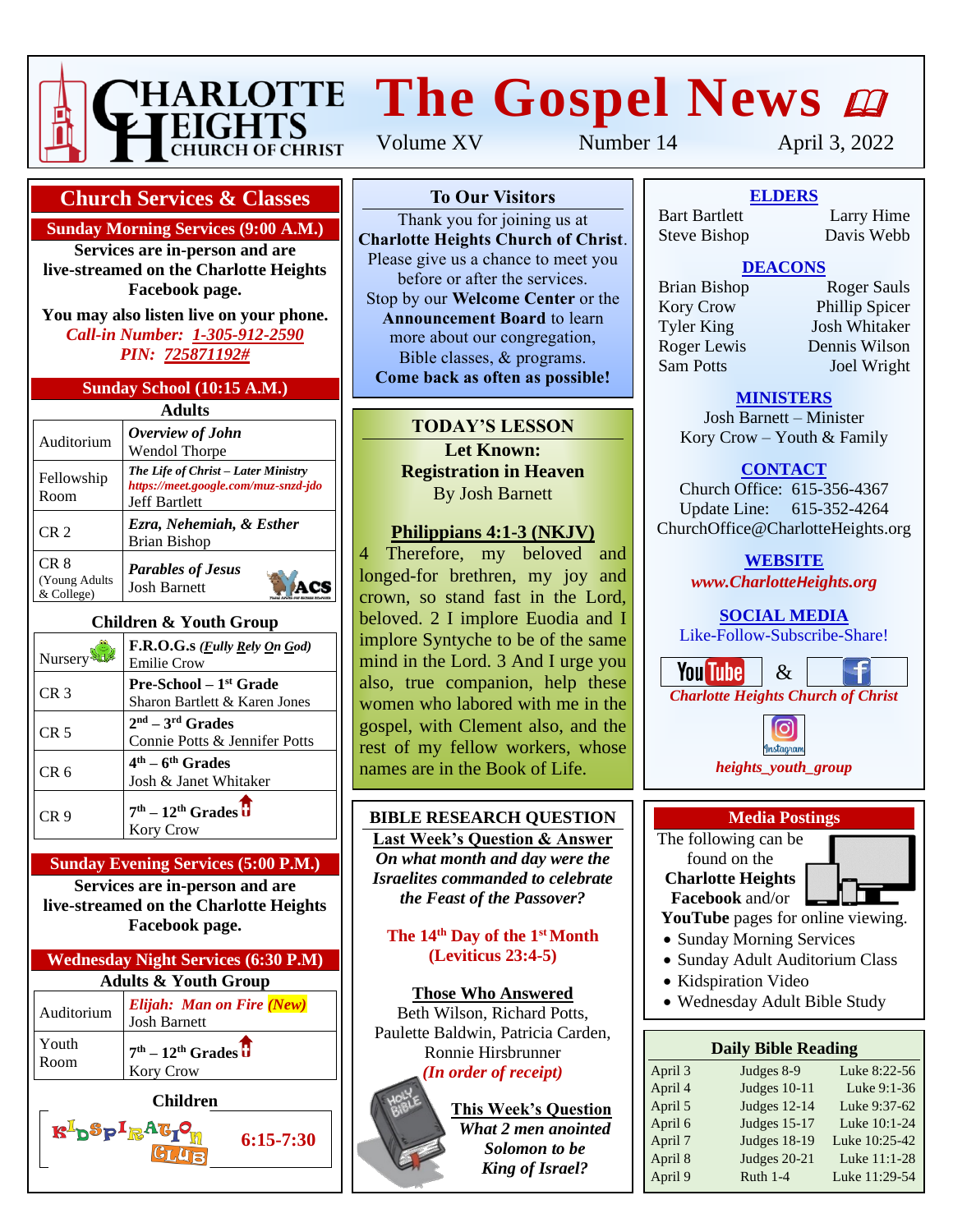**Upcoming Events – At-A-Glance**

**Monday Night for the Master April 4 (6:00)** *See Announcement*

**TN Children's Home Pickup Day April 5** *See Announcement*

> **Ladies Bible Class April 6 (10:00)**

**Ladies Virtual Book Study April 7 (7:00)**

**Friday Night Singing April 8 (7:00)** *Rivergate Church of Christ (Madison)*

> **Congregational Workday April 9 (8:00 AM)** *See Announcement*

**KIDS – Easter Egg Hunt April 10 (11:00-1:00)** *See Announcement*

**Brookdale Belle Meade – Service April 10 (3:00)** *See Josh if you would like to help.*

**Sunday Night KIDS L.A.B. April 10 (5:00)**

> **Easter Sunday April 17**

**Sunday Night Song Service April 17 (5:00)**

**VBS Kickoff Luncheon April 24 (11:00)** *See Announcement*

**CARE Team April 24 (After Evening Services)** *Potluck Meal – Everyone Invited*

> **Elder & Deacon Meeting April 25 (6:00)**

## Shower The People

**Shower The People** has currently suspended their Tuesday night showers at the area near the Brookmeade Park. We will update you when they begin again.

# **Until He Comes: Let Known**

We finally come to the final chapter of Philippians. We have been with Paul and the church at Philippi every Sunday morning but one this year. The 1<sup>st</sup> chapter encourages us to "let out" conduct worthy of the gospel of Christ. The 2<sup>nd</sup> chapter reminds us to "let in" the mind of Christ with regard to humility. The 3<sup>rd</sup> chapter challenges us to "let go" of the things that keep us from reaching what is ahead.

The emphasis in the 4<sup>th</sup> chapter is to "let known". "*The things which you learned and received and heard and saw in me, these do, and the God of peace will be with you*" (Philippian 4:9). The church at Philippi was not the only one to have learned, received, heard, and seen. We need to do the same things today. We do these things, and the God of peace will be with us. The peace of God is so immeasurable that it must be known. The beginning of chapter four revolves around a conflict within the church. Paul's approach to the situation provides a



pattern for us to "let known" the peace of God. "We can't work together" is not a solution for those whose names are written in the Book of Life. In Him, Josh Barnett

## Thank You

Thanks for the many cards and calls I have received during this illness. I wish I could be there each service.

> In Christian Love, **Joyce Crawford**

Thank You

Thank you so much for the cards, calls, prayers, and thoughts during my illness. I appreciate all of you.

Love,

**Martha Jo Canady**

## Thank You Thanks to all who sent cards and

reached out to us in the death of my brother, Bob Headrick. It meant so much to us.

In Appreciation,

**JoAnn & Jack Jones**

## Monday Night for the Master

Join us this week for our Monday Night for the Master program at 6:00. You may stay & work at the building or pick up materials

and take them home.

 $\overline{0}$ 



# VBS Kickoff Luncheon - April 24 (11:00)

Can you believe it? It's time to kick off our 2022 VBS! What's the theme? What's the color? What's in store?

Everyone is invited to join us for our VBS Kickoff Luncheon after Sunday School on April 24<sup>th</sup> to find out.

We will have a Pot-Luck meal and a short presentation that will answer all of these questions & more!

This year's VBS is scheduled for **July 10-13**. Our VBS Carnival is scheduled for **July 9**.

*Get involved in this year's VBS!*



 $\overline{\mathbf{D}}$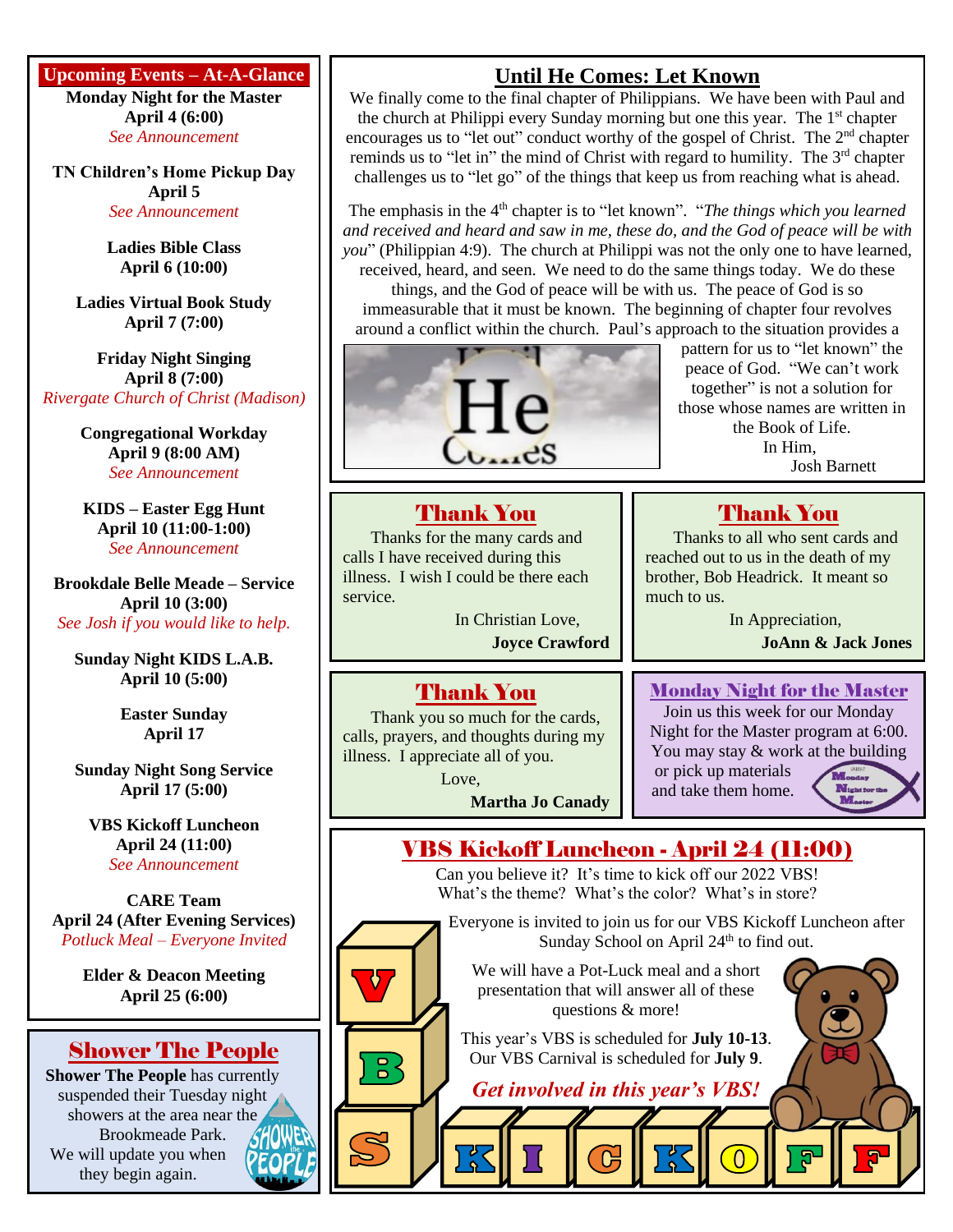



**Tennessee Children's Home** is having their **Spring Food and Supply Drive**.

#### **Please bring all donations by TODAY (04/03/2022).**

Please bring only the **specific** non-perishable items that are listed. Place your items on the table in the hallway.

They are also asking families to consider making a \$20 donation to be used towards purchases of perishable foods. You may give these donations to the church office.

**Their truck will be here to pick-up the items on Tuesday.**

#### **R-DSPIRAG FRAARTER GLUT** *These Clubbers received Patches this week for Memory Work!* **Name Age Age Name Age Olivia Cross Pre-K Ella Mae Green nd Harper Haynes Pre-K Caseyn Lockhart 2 nd st Halle Bishop 6 Axton Bartlett 1 th Ezra D'Artenay** 2<sup>nd</sup> **th Samuel Green**



**Micah D'Artenay KKN Keep Up the Good Work!** 

#### Upcoming Events & Information

Due to circumstances beyond our control, we will not be attending Short Mountain Bible Camp this year. We are looking for a suitable replacement. Thank you for your patience. *If you have any questions, please contact Kory.*

# Easter Egg Hunt April 10 (11:00-1:00)

There will be an **Easter Egg Hunt** for our Kidspiration children  $(6<sup>th</sup>$  grade and under) and their families Next Sunday, April 10<sup>th</sup>, after Sunday School (11:00 – 1:00).

Parents are asked to bring food, desserts, & drinks. Bring your Easter Baskets and bring a friend!

Come and enjoy the fun!

*If you have any questions, please see Roger or Deborah Sauls.*

## Congregational Workday – April 9 (8:00 AM)

Our **Congregational Workday** is scheduled for **Next Saturday**, April 9, at 8:00 AM. Below is a list of some of the tasks along with a list of items that you can bring to help with the work. There are tasks for everyone who can join us.



#### *We will provide a Continental Breakfast and Lunch for all workers.*

| <b>Tasks</b>                            |                                        | <b>Items to Bring</b>                       |
|-----------------------------------------|----------------------------------------|---------------------------------------------|
| • Caulk Bathrooms & Kitchen Counters    | • Organize Gym Storage Rooms           | $\bullet$ Caulk Guns                        |
| $\bullet$ Clean Blinds                  | • Organize Kidspiration Rooms          | • Cleaning Supplies                         |
| • Clean Kitchen & Refrigerators         | • Organize Teacher's Workroom          | (Rags, Towels, Buckets, Mops, Brooms, etc.) |
| • Clean Lights in the Drive-Thru Canopy | • Paint Ceiling Tiles that are Stained | • Ladders & Stepstools                      |
| • Clean Windows & Glass Doors           | • Pressure Wash Sidewalks              | • Pressure-Washers & Garden Hoses           |
| • Dig up Dead Bushes on the Property    | • Put together Shelving Units          | • Shovels $& Rakes$                         |
| • Organize Attic                        | • Sort VBS T-Shirts                    | • Sprayers for Grass Killer                 |
| • Organize Basement                     | • Spray Grass Killer                   | $\bullet$ Squeegees                         |